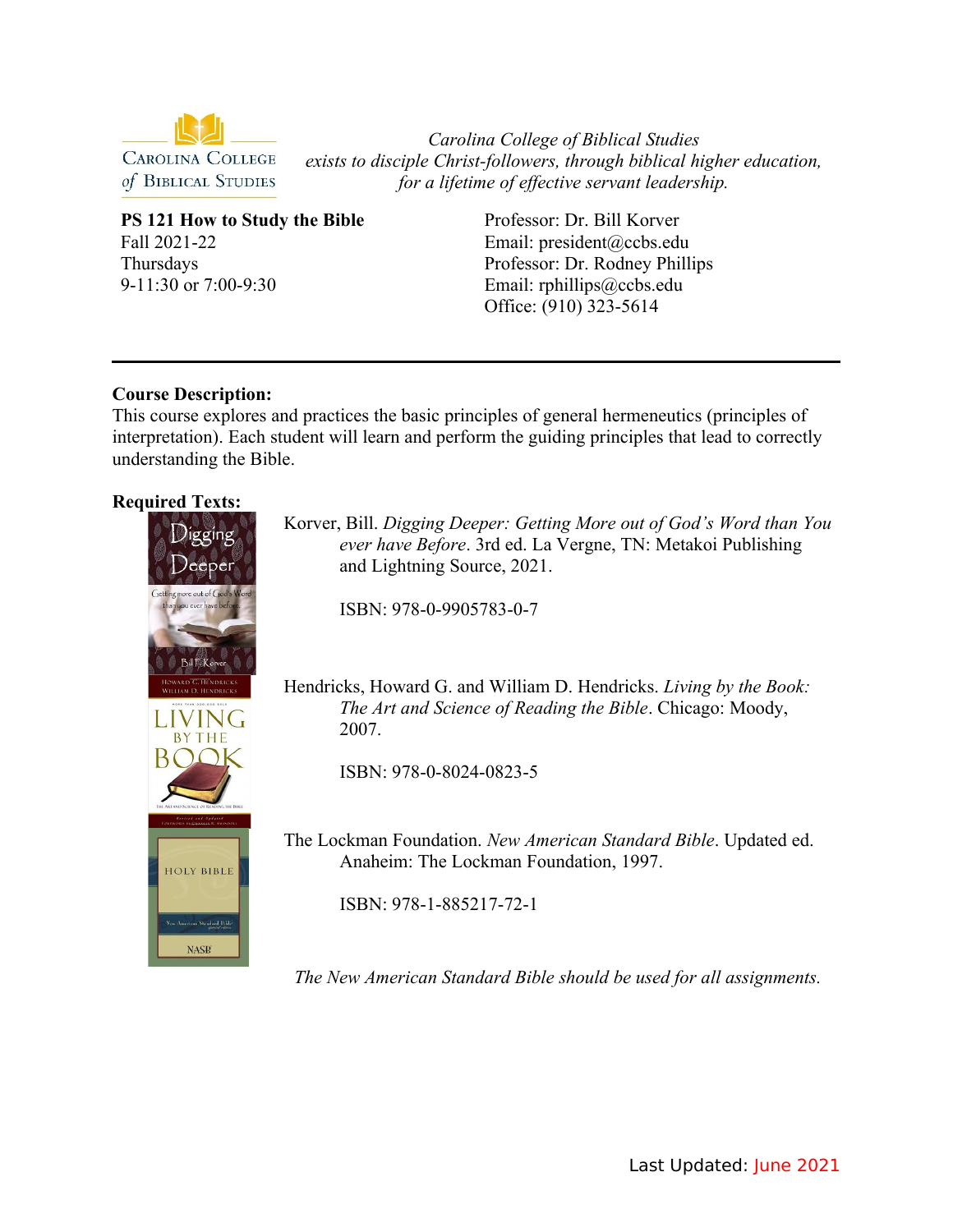# **Student Learning Outcomes (SLO):**

*Upon successful completion of this course, students will be able to:*

- 1. Practice the process of the inductive method approach
- 2. Identify common mistakes to reading the Bible
- 3. Demonstrate the word study process
- 4. Construct the applications from Scripture as specific, measurable, appropriate, relational, and transferring life's habits (S.M.A.R.T.)
- 5. Demonstrate an inductive paragraph study from Scripture

# **Course Requirements (3 credit hours):**

Students are expected to fulfill satisfactorily all of the following listed requirements. Since this is a 3-credit hour semester course, the professor expects the student to complete a minimum of 112.5 hours of total work in class and/or outside of class. This course satisfies the CCBS credit hour policy (§3.6.1 *Catalog*).

*Quiz* **[SLO 1, 2] Week 3**

You can expect 1 quiz over the reading and course content from Weeks 1-2. The quiz will be completed in class on paper. It will include short answer definitions and descriptions. The quiz will have a 30-minute time limit and is not open-book.

 **Weekly Inductive Method Exercises [SLO 1, 2, 3, 4] Weeks 2-15**

You will complete 15 exercises using the inductive Bible study method. These will be explained and assigned weekly in class to be completed the following week. Each student must submit the original and make one copy for review in class.

- **IBS Description**
- **Learn to Read Better**
- **EXECT:** Literary & Theological Context
- **Historical Context**
- **Book Context**
- **Sentence & Paragraph Structure**
- **Functional Words**
- **Philippians Word Study 1**
- Philippians Word Study 2
- Old Testament Word Study
- **Figures of Speech**
- Cross Reference
- Five Key Areas of Observation
- Subject-Complement Statement
- **SMART Applications**

*These assignments are designed to take you 30-45 minutes each week in addition to the required reading time.*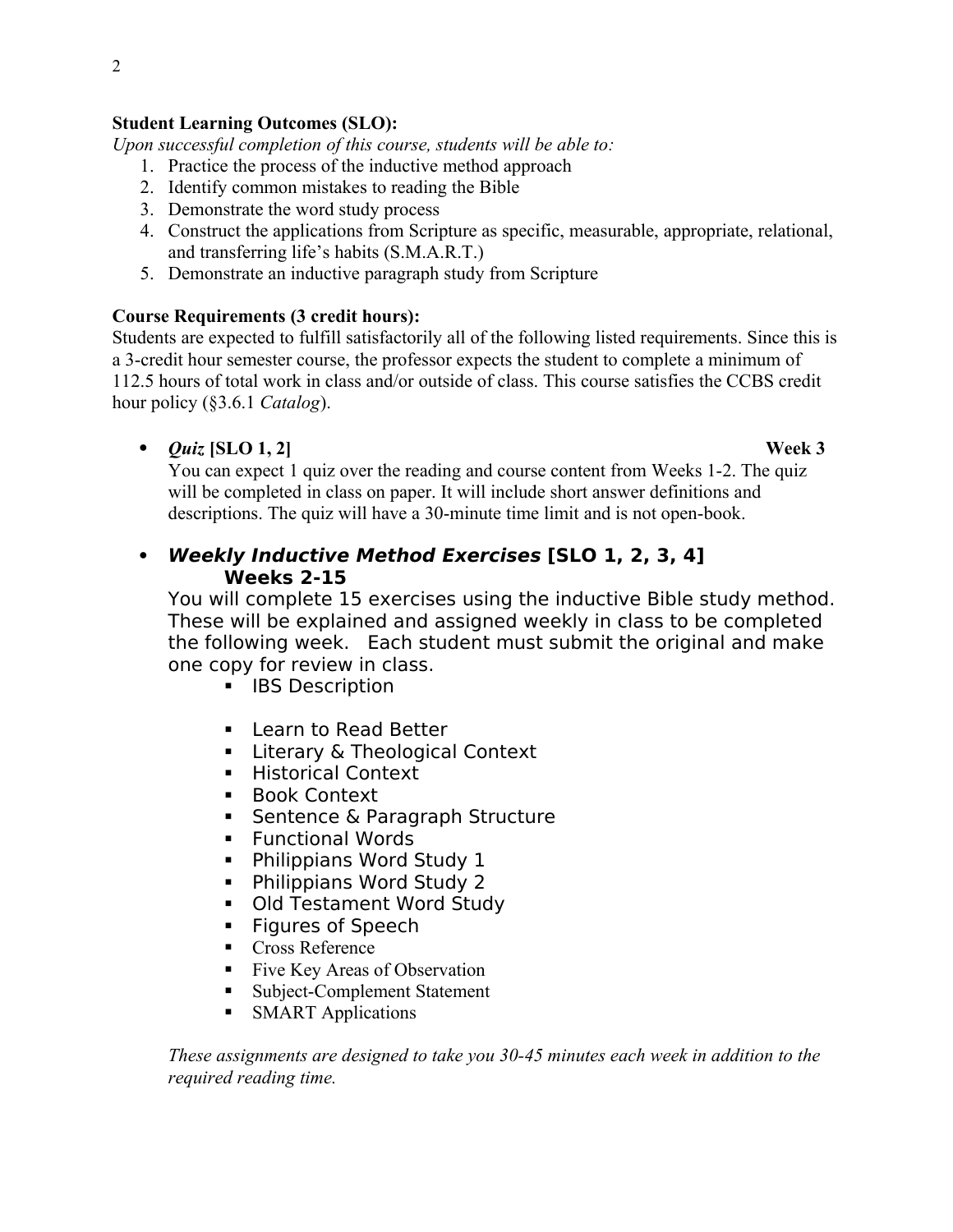## *Final Project* **[SLO 5] Week 16**

The Final Project will give you opportunity to demonstrate an inductive paragraph study from a paragraph in Philippians. Detailed instructions will be provided in class.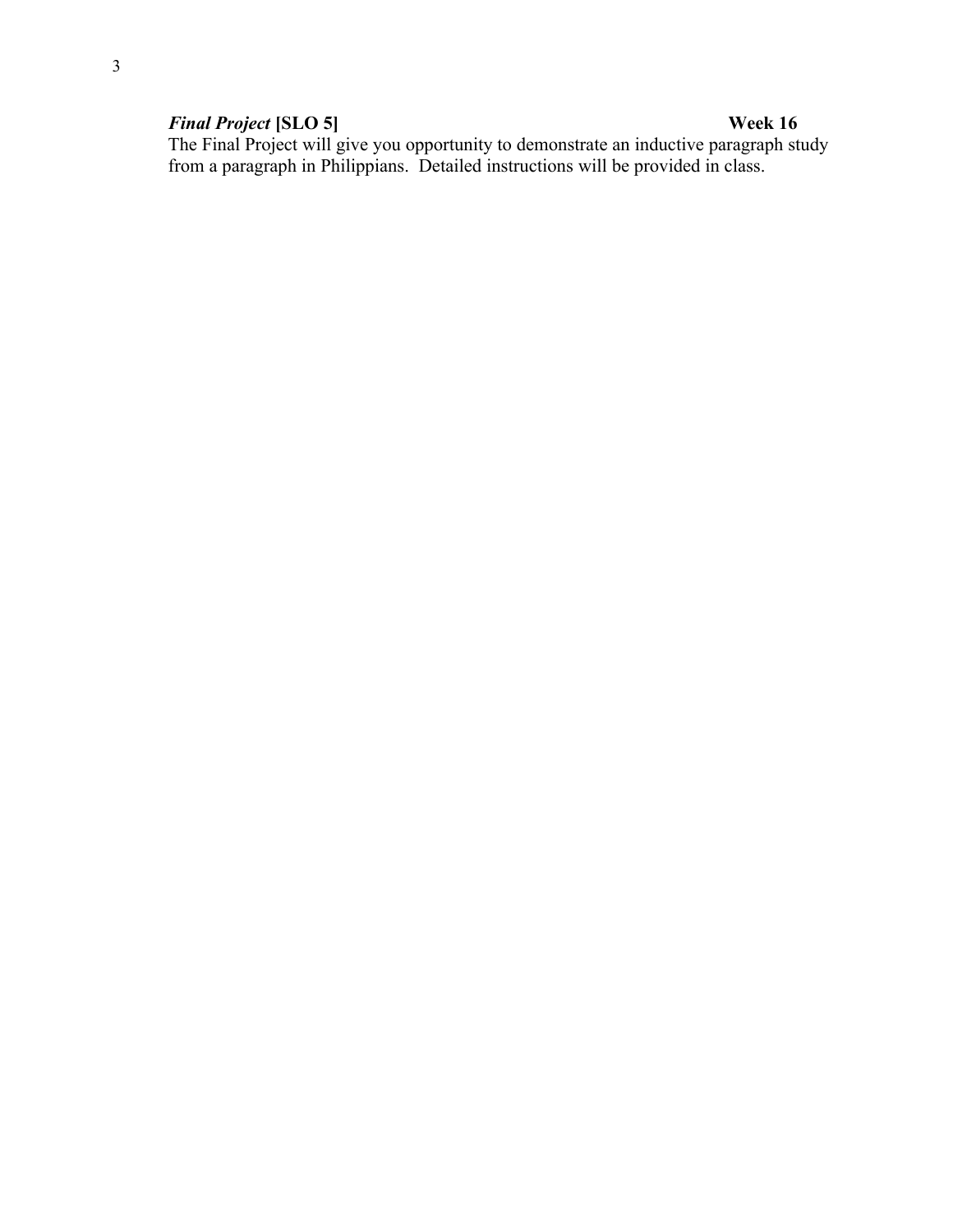## **Course Evaluation:**

The course will be graded as follows:

| Quiz                       | 5%    |
|----------------------------|-------|
| <b>Class Participation</b> | $5\%$ |
| Inductive Method Exercises | 60%   |
| <b>Final Project</b>       | 30%   |

## **Institutional Academic Policies**

- • [Grading Scale](https://www.ccbs.edu/grading-scale/)
- • [Grade Appeal Process](https://www.ccbs.edu/grade-appeal-process/)
- • [Attendance Policy](https://www.ccbs.edu/attendance-policy/)
- [Late Assignment Policy](https://www.ccbs.edu/late-assignment-policy/)
- [Style Requirements for Writing Assignments](https://www.ccbs.edu/style-requirements/)
- • [Plagiarism Policy](https://www.ccbs.edu/plagiarism-policy/)
- • [Zoom Protocols](https://www.ccbs.edu/zoom-protocols/)
- [Americans with Disabilities Act](https://www.ccbs.edu/americans-with-disabilities-act/)
- **[Accommodations Policy](https://www.ccbs.edu/accommodations-policy/)**

## **Institutional Academic Services**

- • [Library](https://ccbs.libguides.com/ccbslibrary?_ga=2.206817435.926958463.1614891912-895764379.1607371972)
- [Tutor.com Writing Center](http://www.ccbs.edu/tutor-com/)
- • [Peer Tutoring](https://www.ccbs.edu/peer-tutoring/)
- • [Writing Center](https://www.ccbs.edu/writing-center/)

### **Disclaimer:**

The detailed outline of the course and assignments scheduled in this syllabus are subject to be changed due to the professor's discretion.

**Course Schedule:**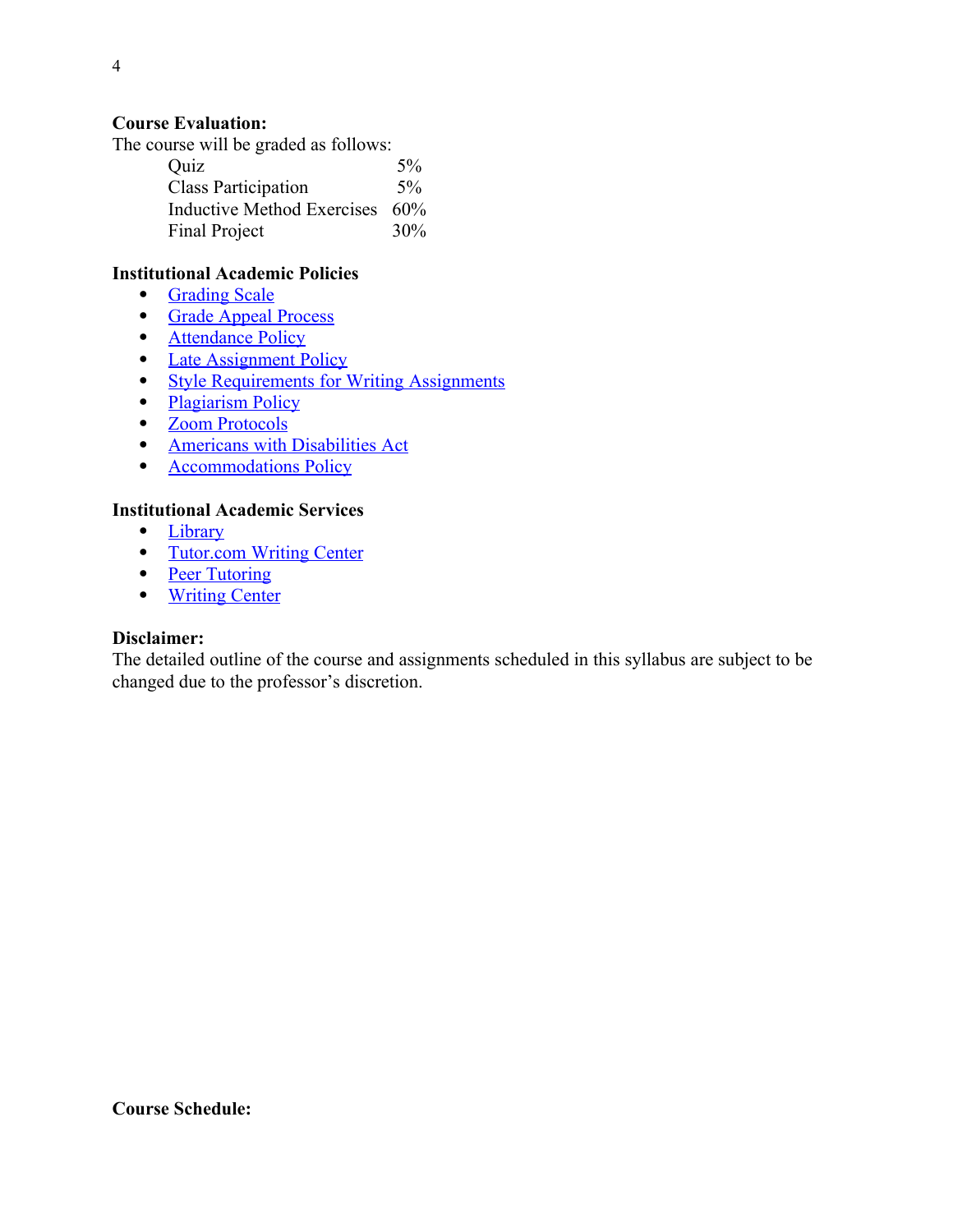|                 | <b>Readings</b>                | <b>Class Topics</b>             | <b>Assignments</b>      |
|-----------------|--------------------------------|---------------------------------|-------------------------|
| <u>Week 1:</u>  | DD, Intro, Ch. 1               | Intro to IBS                    | <b>IBS</b> Description  |
|                 | Living by the Book, Ch. 1-3    |                                 |                         |
|                 |                                |                                 |                         |
| <b>Week 2:</b>  | $DD$ , Ch. $2$                 | The Principle of Plain Meaning  | Learning to Read        |
|                 | Living by the Book, Ch. 7, 30- |                                 | <b>Better</b>           |
|                 | 31, 33-34                      |                                 |                         |
| <u>Week 3:</u>  | $DD$ , Ch. $3$                 | Context: Literary, Theological  | Quiz, Context           |
|                 | Living by the Book, Ch. 4-6    |                                 |                         |
| <b>Week 4:</b>  | $DD$ , Ch. 4                   | Context: Historical             | Context                 |
|                 | Living by the Book, Ch. 8, 11- |                                 |                         |
|                 | 12                             |                                 |                         |
| <u>Week 5:</u>  | $DD$ , Ch. $5$                 | <b>Context: Book</b>            | Context                 |
|                 | Living by the Book, Ch. 15, 35 |                                 |                         |
| <b>Week 6:</b>  | $DD$ , Ch. $6$                 | Grammar: Part 1                 | Sentence &              |
|                 | Living by the Book, Ch. 30-38  |                                 | Paragraph               |
|                 |                                |                                 | Structure               |
| <b>Week 7:</b>  | DD, Ch. 7                      | Gramma: Part 2                  | <b>Functional Words</b> |
|                 | Living by the Book, Ch. 9-10,  |                                 |                         |
|                 | $13 - 14$                      |                                 |                         |
| <u>Week 8:</u>  | $DD$ , Ch. $8$                 | Word Meaning: Part 1            | Philippians Word        |
|                 | Living by the Book, Ch. 16-20  |                                 | Study                   |
|                 |                                | <b>Fall Break</b>               |                         |
|                 |                                |                                 |                         |
| <u>Week 9:</u>  | $DD$ , Ch. $9$                 | Word Meaning: Part 2            | Philippians, OT         |
|                 | Living by the Book, Ch. 24-26  |                                 | <b>Word Studies</b>     |
|                 |                                |                                 |                         |
| <b>Week 10:</b> | DD, Ch. 10                     | <b>Understanding Figurative</b> | Figures of Speech       |
|                 | Living by the Book, Ch. 29-30, | Language                        |                         |
|                 | 32                             |                                 | Cross Reference         |
| <b>Week 11:</b> | DD, Ch. 11                     | <b>Related Scripture</b>        |                         |
|                 | Living by the Book, Ch. 21-23  |                                 |                         |
| <u>Week 12:</u> | DD, Ch. 12                     | Observing the Text              | Five Keys to            |
|                 | Living by the Book, Ch. 27-28  |                                 | Observation             |
| <b>Week 13:</b> | DD, Ch. 13                     | Interpreting the Text           | Subject-                |
|                 | Living by the Book, Ch. 36-38, |                                 | Complement              |
|                 | $41 - 42$                      |                                 |                         |
|                 |                                | <b>Thanksgiving Break</b>       |                         |
|                 |                                |                                 |                         |
| <b>Week 14:</b> | DD, Ch. 14                     | Applying the Text               | <b>SMART</b>            |
|                 | Living by the Book, Ch. 39-40, |                                 | Applications            |
|                 | 43-45                          |                                 |                         |
| <b>Week 15:</b> | DD, Ch. 15                     | Review                          | Final Project           |
|                 |                                |                                 |                         |
| <b>Week 16:</b> |                                | <b>Final Project</b>            |                         |
|                 |                                |                                 |                         |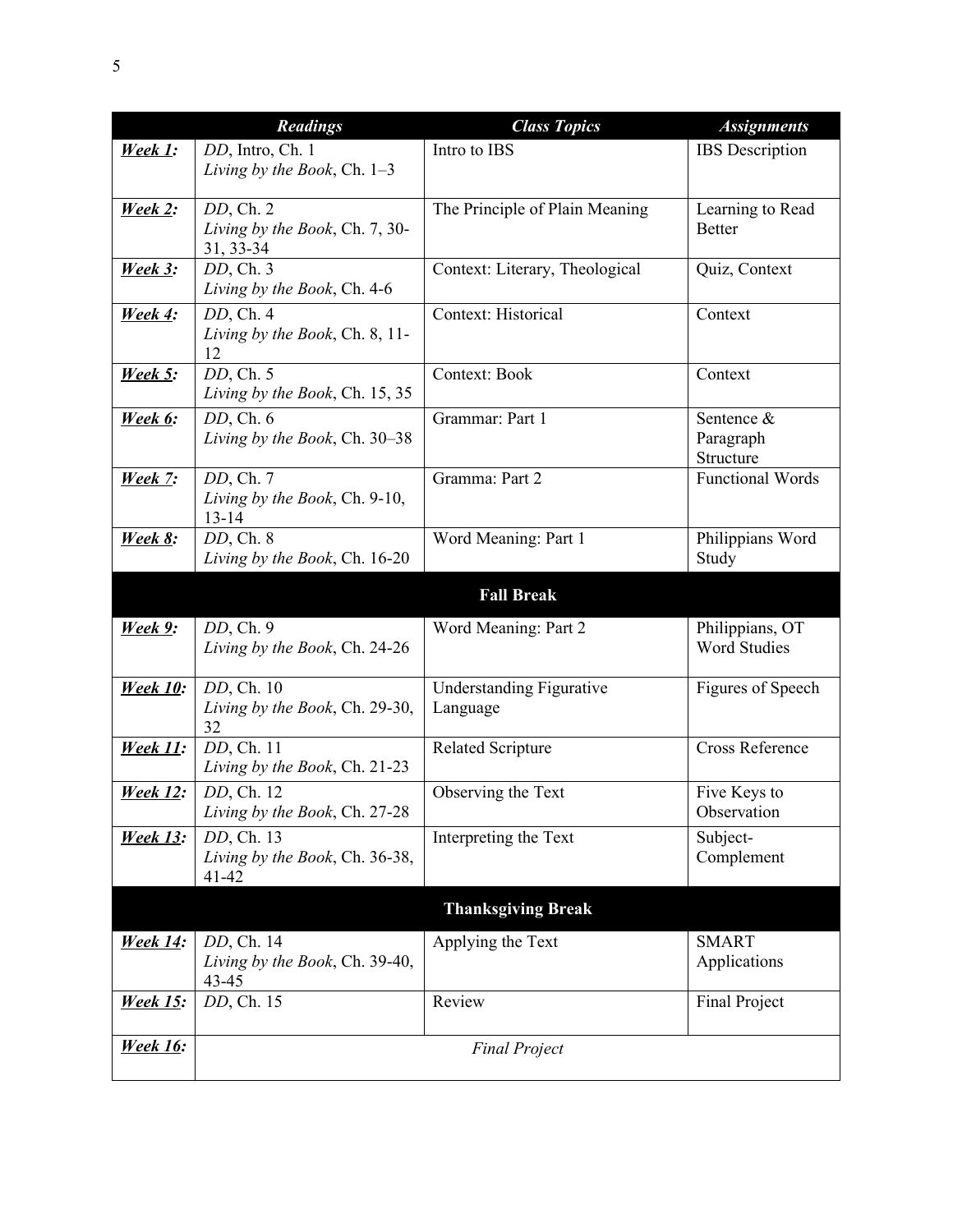#### A BASIC LIBRARY FOR BIBLE STUDENTS

The following list of books is to be considered an aid rather than a substitute for Bible study. The tools herein reveal the subjective choices of the professor and the list is only a starting point. An asterisk (\*) is placed in front of those recommended to purchase first.

- 1. Bibles New American Standard New International Study Bible New King James
- 2. Concordance \*Strong's Exhaustive Concordance
- 3. Word Studies Harris, Archer, & Waltke, Theological Wordbook of the Old Testament \*Vine's Complete Expository Dictionary of Old & New Testament Words Wilson, Old Testament Word Studies
- 4. Hermeneutics and Bible Study Methods \* Fee and Stuart, How to Read the Bible for All Its Worth Hendricks and Hendricks, Living by the Book \*Sire, How to Read Slowly Warren, Twelve Dynamic Bible Study Methods Virkler, Hermeneutics
- 5. Bible Dictionaries and Encyclopedias Bromiley, ed., International Standard Bible Encyclopedia, 4 volumes \*Unger, New Bible Dictionary Zondervan Pictorial Encyclopedia, 5 volumes \* The New Moody Atlas of the Bible
- 6. Commentaries

\*Walvoord and Zuck, eds., Bible Knowledge Commentary, 2 volumes Swindoll's Living Insights Commentaries Wiersbe, Be Series Gaebelein, Expositors Bible Commentary, 12 volumes

- 7. Bible Introduction Wilkerson, Talk Through the Bible \*Wilmington, Bible Handbook
- 8. Cultural / Historical Studies Edersheim, The Life and Times of Jesus the Messiah \*Gower, The New Manners & Customs of Bible Times